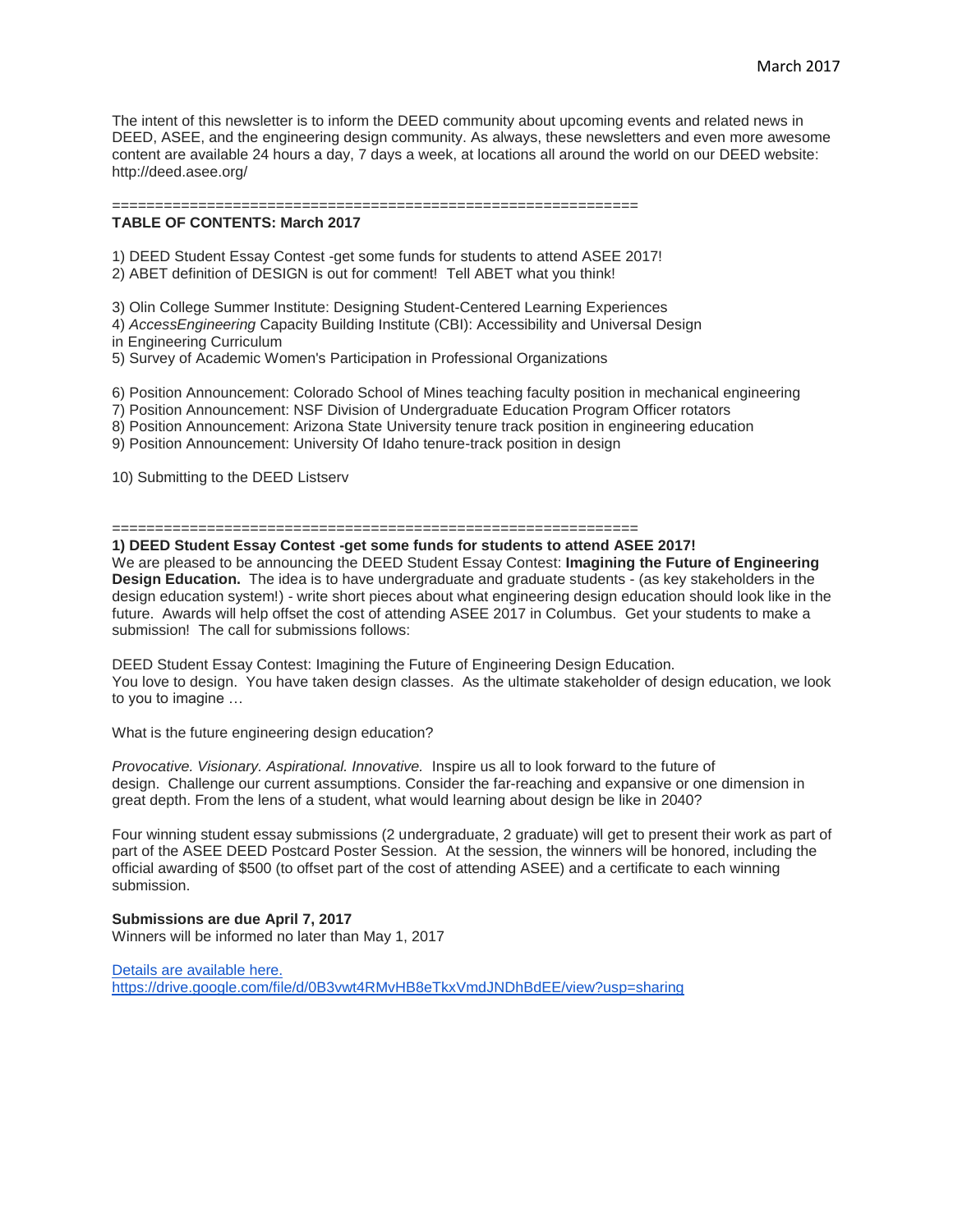#### ============================================================= **2) ABET definition of DESIGN is out for comment! Tell ABET what you think!**

Read about the [latest proposed changes, including a new way of defining design.](http://www.abet.org/blog/news/proposed-eac-criteria-changes-released-for-public-review-and-comment/)

#### Proposed definition:

*Engineering Design – Engineering design is the process of devising a system, component, or process to meet desired needs and specifications within constraints. It is an iterative, creative, decision-making process in which the basic sciences, mathematics, and engineering sciences are applied to convert resources into solutions. The process involves identifying opportunities, performing analysis and synthesis, generating multiple solutions, evaluating those solutions against requirements, considering risks, and making trade-offs to identify a high quality solution under the given circumstances. For illustrative purposes only, examples of possible constraints include accessibility, aesthetics, constructability, cost, ergonomics, functionality, interoperability, legal considerations, maintainability, manufacturability, policy, regulations, schedule, sustainability, or usability.*

[The place to give feedback directly to ABET is here.](https://www.surveymonkey.com/r/FN6GW2D)

#### ============================================================= **3) Olin College Summer Institute: Designing Student-Centered Learning Experiences**

Are you looking to build new skills as a designer of student-centered learning experiences? Join teams of faculty, faculty developers, and administrators from across the U.S. and around the world at the 2017 Olin College Summer Institute. [Designing Student-Centered Learning Experiences](http://www.olin.edu/collaborate/collaboratory/summer-institute/student-learning-experiences/) is a weeklong interactive workshop for teams of who are engaged in a curricular change effort at their own institution. Hands-on analysis and design exercises, case studies, and project consulting and coaching sessions will equip institute attendees with learner-centered mindsets and practice tools to create and launch new courses, programs and/or educational initiatives.

[Designing Student-Centered Learning Experiences](https://www.olin.edu/collaborate/collaboratory/summer-institute/student-learning-experiences/) will be held June 5-9, 2017. The application may be found [here](https://www.olin.edu/collaborate/collaboratory/summer-institute/apply/designing/). For more information, contact [collaboratory@olin.edu](mailto:collaboratory@olin.edu)

### =============================================================

**4)** *AccessEngineering* **Capacity Building Institute (CBI): Accessibility and Universal Design in Engineering Curriculum**

The CBI will be held April 20-21, 2017 in Seattle, WA and will bring together engineering faculty, engineering students, and students and professionals with disabilities.

We will focus on how to make engineering courses accessible to students with disabilities and how to train all engineers in principles of **inclusive design**. This year we will also work together to develop strategies and guidelines to integrate inclusive or universal design into **capstone and cornerstone design courses.**

We are excited that **[Dan Formosa](http://danformosa.com/)**, co-founder of [Smart Design](https://smartdesignworldwide.com/) and a leader in applying universal design principles, will present a keynote address and workshop.

We'll work together to answer the question: what should every engineer know about inclusive design? Note that accessibility is on the new list of ABET criterion - let's make it a strong part of our future programs and curriculum!

Attendees will share their expertise and work together to create resources and action plans that can be implemented at attendee schools and beyond.

Travel, food, and conference materials will be covered by *AccessEngineering*. *AccessEngineering* is an NSFfunded project that works to increase the participation of people with disabilities in education and careers in engineering and improve engineering fields with their perspectives and expertise.

Faculty, graduate students with disabilities, and engineering instructors teaching capstones or project-based design courses are encouraged to apply. We are also seeking presentation proposals from folks who have implemented modifications in their courses and would like to share that process with the rest of the group.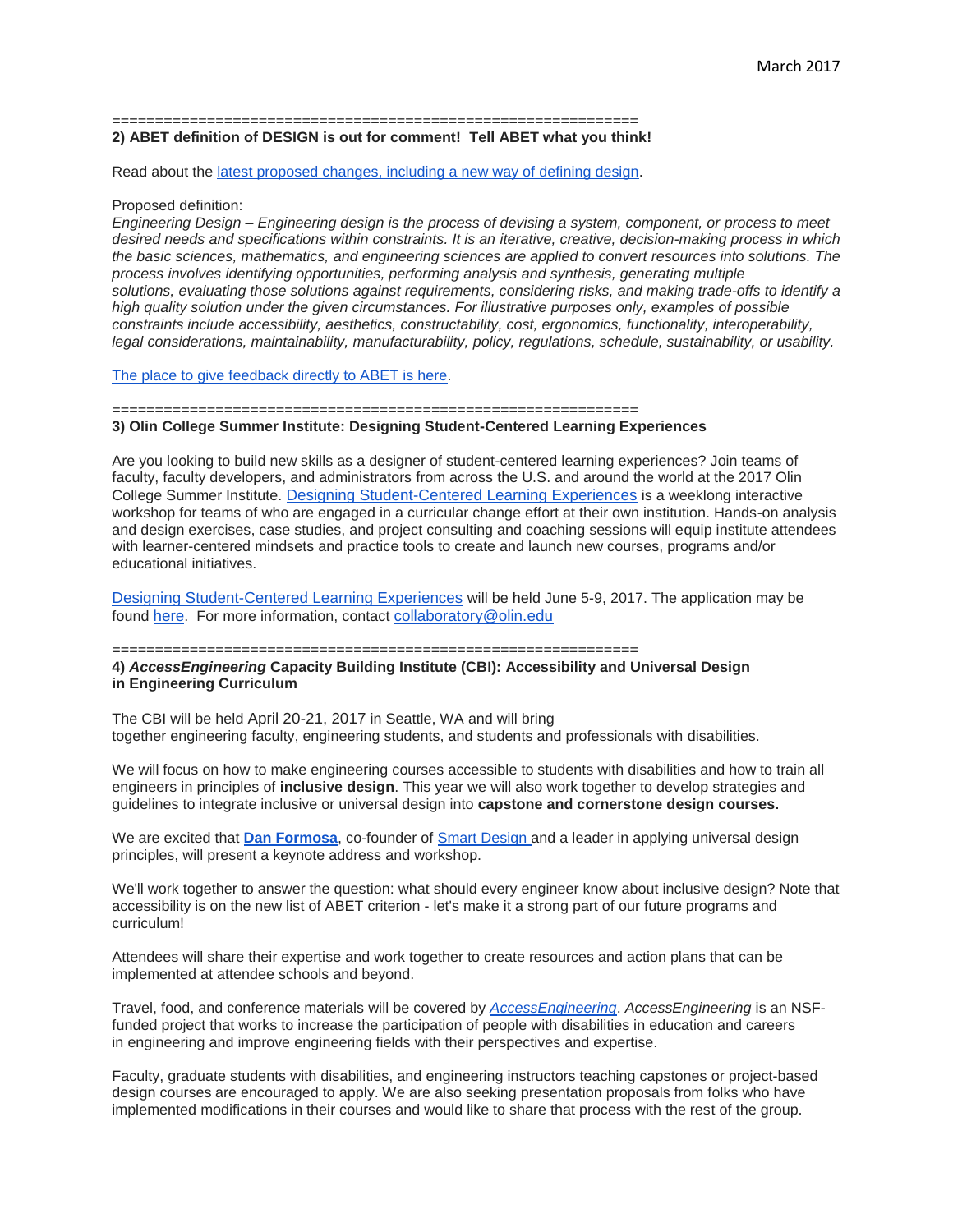We are particularly interested in reaching individuals who have not attended a previous CBI. It is also welcome for participants to come in pairs from a specific institution so that they have support on their campus to implement some of the interventions we will cover at the CBI. If you know others who would be interested in this topic, please share this email message with them.

Apply now at: <https://catalyst.uw.edu/webq/survey/kayladb/322676>

Email Kayla Brown at [kayladb@uw.edu](mailto:kayladb@uw.edu) with questions.

## =============================================================

# **5) Survey of Academic Women's Participation in Professional Organizations**

The Society of Women Engineers (SWE) Women in Academia (WIA) Group invites you to participate in a research study about how and why women in academia participate in professional organizations. The findings from this study will be published in a manuscript for ASEE (and possibly WEPAN). One of the goals of SWE WIA is to present at other professional conferences about SWE and WIA. The survey will take about 10 to 15 minutes of your time and can be accessed via the link below. All responses are anonymous and confidential.

[https://olin.qualtrics.com/SE/?SID=SV\\_9MFsZUFm1q8tZVr](https://olin.qualtrics.com/SE/?SID=SV_9MFsZUFm1q8tZVr)

=============================================================

### **6) Position Announcement: Colorado School of Mines teaching faculty position in mechanical engineering**

The Department of Mechanical Engineering (ME) at the Colorado School of Mines, in Golden, CO, is seeking a full-time Teaching Professor in the areas of engineering design, manufacturing processes, mechanics of materials and/or computer-aided engineering. We seek applicants that can help us advance design in our core mechanical engineering curriculum. The successful candidate will work with ME faculty to enhance the undergraduate curriculum and pedagogical methods to improve student learning. Teaching responsibilities may include introductory mechanical engineering, machine design, computer-aided engineering and/or mechanics of materials. The position will have opportunities to teach advanced undergraduate electives and introductory graduate courses as well. More details can be found at the following link: [http://jobs.mines.edu/cw/en](http://jobs.mines.edu/cw/en-us/job/492685/teaching-professor-mechanical-engineering)[us/job/492685/teaching-professor-mechanical-engineering](http://jobs.mines.edu/cw/en-us/job/492685/teaching-professor-mechanical-engineering)

Applications will be accepted through 3 April 2017. More information on Mines and the ME department can be found at [mines.edu](http://mines.edu/) and [mechanical.mines.edu.](http://mechanical.mines.edu/) For more information on the position, please contact **Prof. and Department Head Greg Jackson** [gsjackso@mines.edu](mailto:gsjackso@mines.edu) or **Prof. Joel Bach** [jbach@mines.edu,](mailto:jbach@mines.edu) search chair.

=============================================================

## **7) Position Announcement: NSF Division of Undergraduate Education Program Officer rotators**

The National Science Foundation's Division of Undergraduate Education (DUE) has a call out for Program Officer rotators. This is in the form of a Dear Colleague Letter (DCL). More details can be found in the link below.

#### <https://www.nsf.gov/pubs/2017/due17001/due17001.jsp?org=DUE>

Inquiries in the disciplinary area of engineering can be directed to Olga Pierrakos [\(OLPIERRA@NSF.GOV\)](mailto:OLPIERRA@nsf.gov).

=============================================================

# **8) Position Announcement: Arizona State University tenure track position in engineering education**

The Polytechnic School in the Ira A. Fulton Schools of Engineering at Arizona State University seeks applicants for an **open-rank tenure-track/tenured faculty position in engineering education**.

The Polytechnic School, one of six schools in the Ira A. Fulton Schools of Engineering, has a vibrant engineering education research community. We have a growing critical mass of engineering education researchers, and would like to expand our expertise by adding faculty to support our innovative approach to